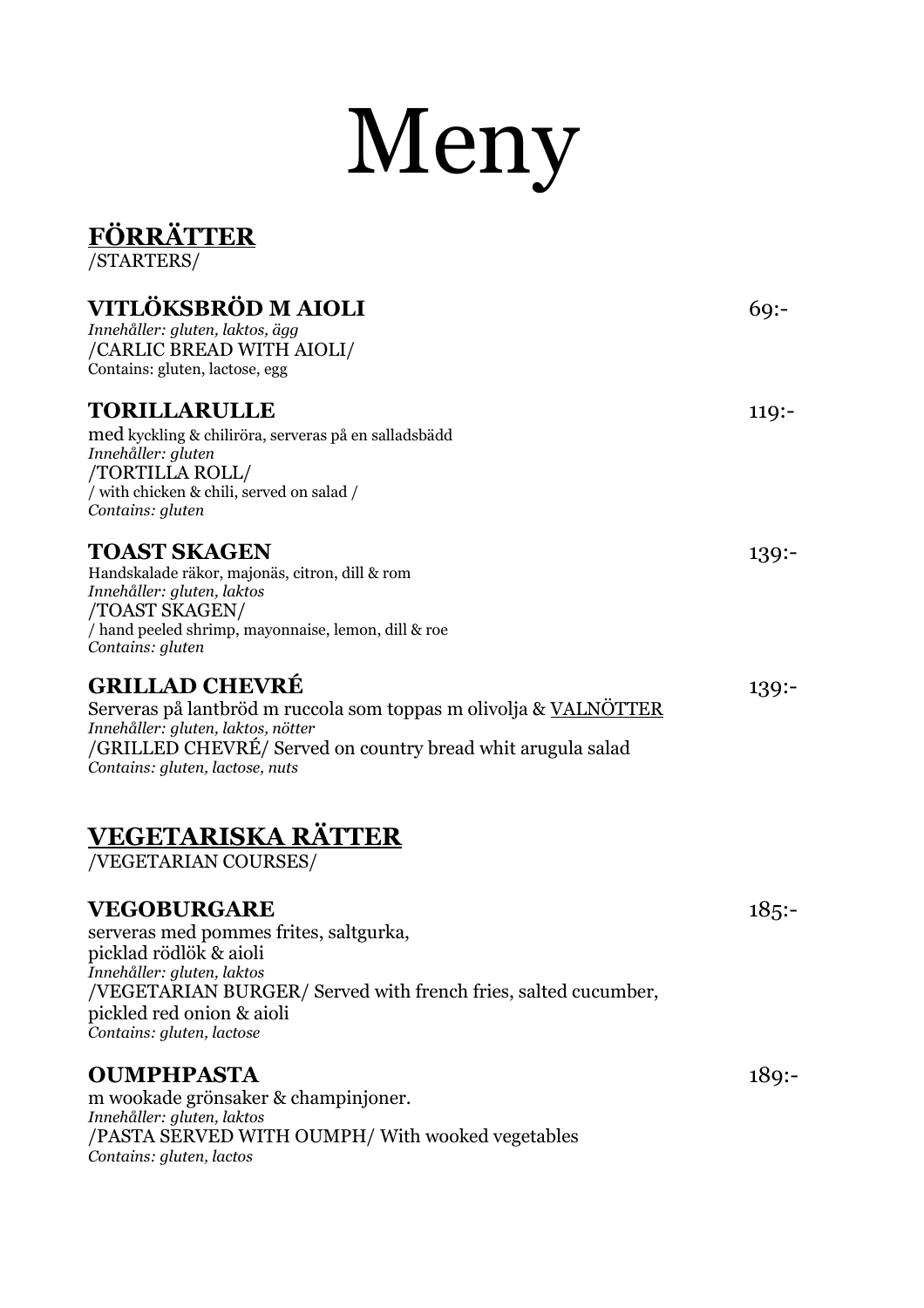# **VARMRÄTTER**

/MAIN COURSES/

#### **HÖGREVSBURGARE 200G** 185:-

med bacon & ost, serveras m pommes frites,saltgurka, picklad rödlök & aioli *Innehåller: gluten, laktos. ägg* /CHUCK BURGER 200G/ whit bacon & cheese, served with french fries, salted cucumber, pickled red onion, & aioli/ *Contains: gluten, lactose, egg*

#### **FISH AND CHIPS** 185:-

Tempurapanerad torsk, serveras m pommes frites, kockens egna mushy peas, citrondillmajonäs. *Innehåller: gluten, ägg* /FISH AND CHIPS/ Tempura fried cod served withfrench fries, the chef´s own mushy peas, lemon dill mayonnaise. *Contains: gluten, egg*

#### **CAESARSALLAD** 169:-

Serveras m kycklingbröstfilé, caesardressing, romansallad, krutonger, knaperstekt bacon & parmessan. *Innehåller: sardeller, vitlök, gluten, ägg* /CAESAR SALAD/ Served whit fillet of chicken, caesardressing, romaine lettuce, croutons, crisp bacon, parmesan/ *Contains: anchovies, garlic, egg, gluten*

#### **RENYTTERFILÉ**

| Serveras m färsk potatis, glaserade rötbetor, chevrekräm & rödvinssås | 319: |
|-----------------------------------------------------------------------|------|
| Innehåller: laktos                                                    |      |
| /REINDEER STEAK/ served whit early potatoes, glazed beets,            |      |
| chevre cream & red wine sauce/ Contains: lactose                      |      |

#### **SMÖRSTEKT RÖDINGFILÉ** 289:-

på en vitvinsspegel, serveras m pressad potatis & sockerärtor. *Innehåller: laktos* /BUTTER FRIED CHAR FILLET/ with white wine sauce, served whit pressed potatoes & suger peas. *Contains: lactose*

#### **KYCKLINGFILÉ M GORGONZOLASÅS** 178:-

Serveras m pomme & grönsallad. *Innehåller: laktos* /CHICKEN FILLET WHTH GORGONZOLA SAUCE/ Served with french fries & green salad. *Contains: lactose*

#### **FLÄSKFILÉ M KLYFTPOTATIS** 178:-

Serveras m paprika & pepparsås, tomatsallad /FILET OF PORK WHIT POMMES CHATEAU/ Served with peppers & pepper suace, tomato salad

#### **OXFILÉPASTA** 199:-

En het pasta med wookade grönsaker & champinjoner. *Innehåller: gluten* /OXFILÉ PASTA/ A hot pasta with wooked vegetables & mushrooms *Conatains: gluten*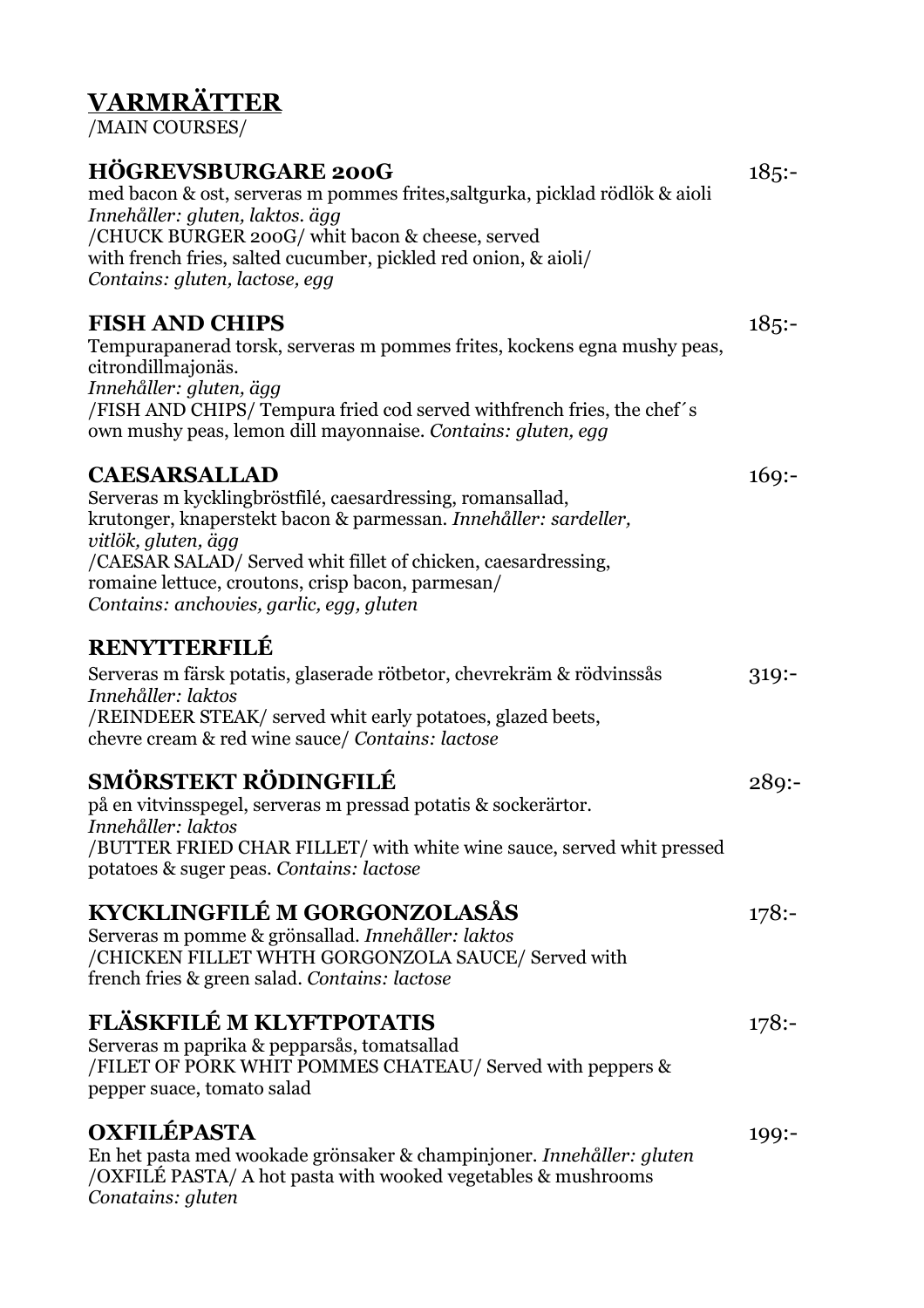## **EFTERRÄTTER**

/DESSERTS/

| <b>CHOKLADFONDANT M VANILJGLASS</b><br>Innehåller: gluten, laktos ägg<br>/CHOCOLATE FONDANT WITH ICE CREAM/<br>Contains: gluten, lactose, egg                                                                                              | $99: -$ |
|--------------------------------------------------------------------------------------------------------------------------------------------------------------------------------------------------------------------------------------------|---------|
| VANILJPANNACOTTA<br>m bär. Innehåller: laktos<br>/PANNA COTTA/ Served with a mixed berry jelly<br>Contains: lactose                                                                                                                        | $89: -$ |
| <b>CREAM BRULEÉ</b><br>Innehåller: laktos, ägg<br>/CREAM BRULEÉ/ Contains: lactose, egg                                                                                                                                                    | $115:-$ |
| <b>BARNMENY</b><br>/KIDS MENU/                                                                                                                                                                                                             |         |
| <b>HAMBURGARE 90G</b><br>Serveras m pommes frites & hamburgerdressing<br>Inne: gluten, ägg<br>/HAMBURGER/ Served with french fries/<br>Contains: gluten, egg                                                                               | 85:     |
| <b>GRILLKORV</b><br>Serveras m pommes frites<br>/BARBECUE SAUSAGE/ Served with french fries/                                                                                                                                               | $85: -$ |
| <b>PANNKAKA</b><br>Serveras m sylt & grädde<br>Innehåller: gluten, laktos<br>/PANCAKES/ Served with jam & whipped cream<br>Contains: gluten, lactose                                                                                       | 75:     |
| <b>FISH AND CHIPS</b><br>Serveras m pommes frites, kockens egna mushy peas, citrondillmajonäs<br>/FISH AND CHIPS/ Tempura fried cod served with<br>french fries, the chef's own mushy peas, lemon dill mayonnaise<br>Contains: gluten, egg | 85:     |